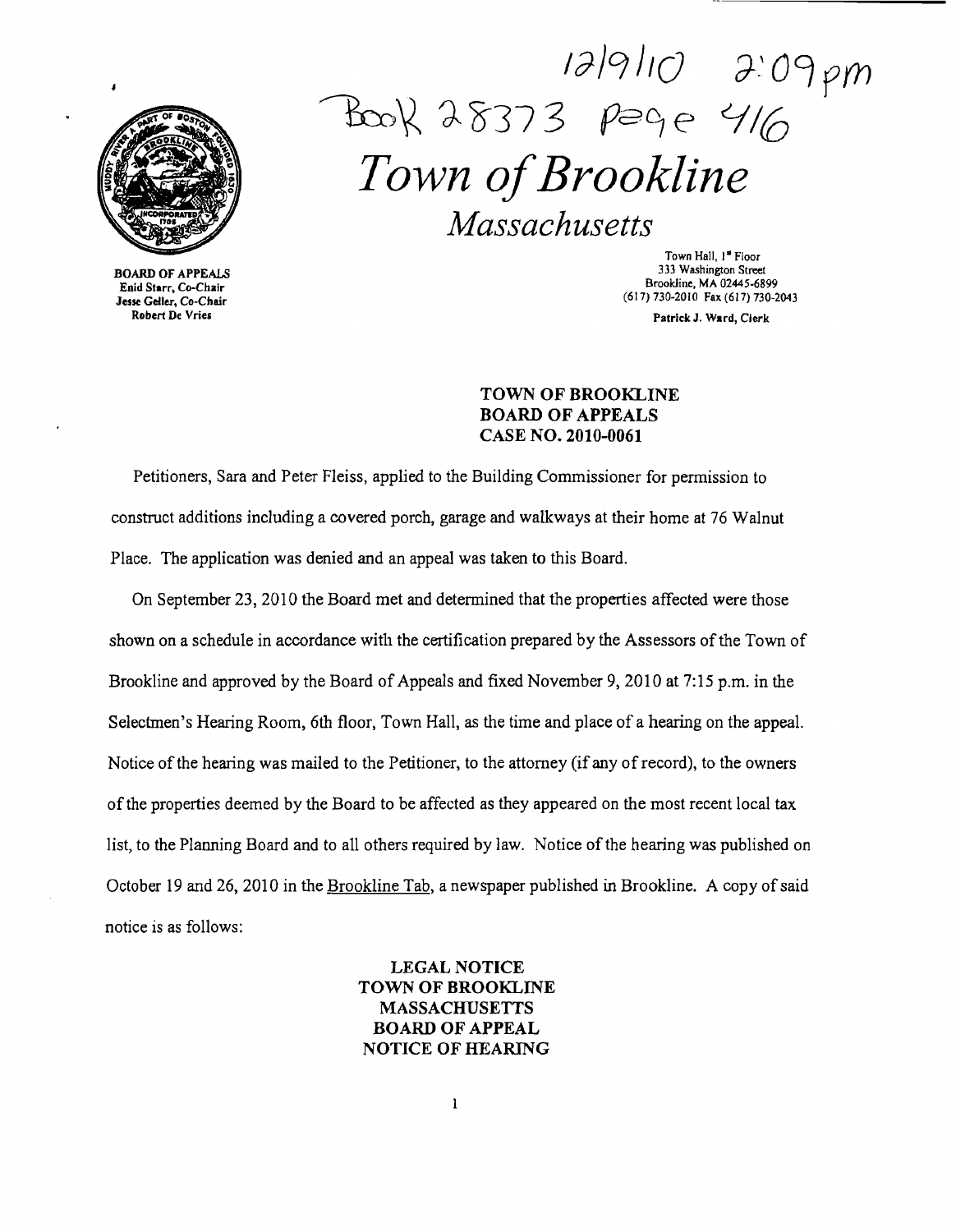Pursuant to M.G.L. C. 39, sections 23A & 23B, the Board of Appeals will conduct a public hearing to discuss the following case:

Petitioner: Sara and Peter Fleiss Owner: : Sara and Peter Fleiss Location of Premises: 76 Walnut Place Date of Hearing: November 09, 2010 Time of Hearing: 7:15 p.m. Place of Hearing: Selectmen's Hearing Room, 6<sup>th</sup> floor

A public hearing will be held for a variance and/or special permit from

- 1. 5.43; Exceptions to Yard and Setback Regulations, special permit required.
- 2. 5.70; Rear Yard Requirements, house and covered porch, variance required.
- 3. 6.04.4.c; Design of All Off -Street Parking Facilities, curb cut width, variance required.
- 4. 6.04.5.c.(3); Design of All Off -Street Parking Facilities, parking area setback, variance required.
- 5. 6.04.12; Design of All Off-Street Parking Facilities, special permit required.
- 6. 8.02.2; Alteration or Extension; special permit required.

Ofthe Zoning By-Law to construct additions on two facades as well as a covered porch structure and garage with walkway at 73 WALNUT PLACE BRKL.

Said premise located in a S-10 (single-family) residence district.

*Hearings, once opened, may be continued by the Chair to a date and time certain. No further notice will be mailed to abutters or advertised in the TAB. Questions regarding whether a hearing*  has been continued, or the date and time of any hearing may be directed to the Zoning *Administrator at* 617-734-2134 *or check meeting calendar*  at:http://calendars.town.brookline.ma.us/MasterTownCalandar/?FormID=158.

*The Town ofBrookline does not discriminate on the basis ofdisability in admission to, access to, or operations ofits programs, services or activities. Individuals who need auxiliary aids for effective communication in programs and services ofthe Town ofBrookline are invited to make their needs known to the ADA Coordinator, Stephen Bressler, Town of Brookline, 11 Pierce Street, Brookline, MA 02445. Telephone:* (617) *730-2330; TDD* (617) *730-2327.* 

> Enid Starr Jesse Geller Robert De Vries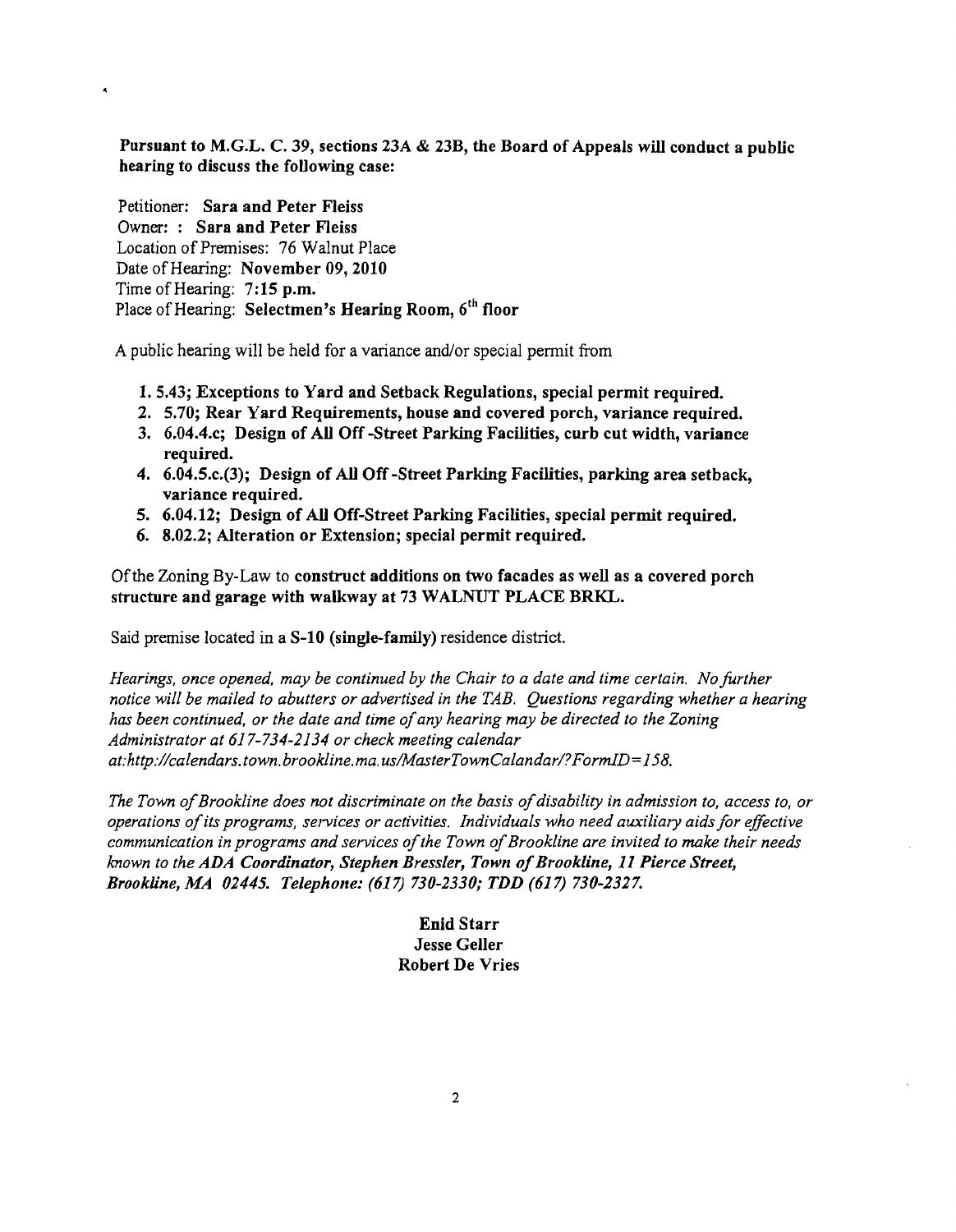At the time and place specified in the notice, this Board held a public hearing. Present at the hearing was Chairman, Enid Starr and Board Members, Jonathan Book and Mark Zuroff. The petitioners, were represented Attorney Robert Allen of 300 Washington Street, Brookline, MA.

Mr. Allen described the home at 76 Walnut Place as a two and a half-story wood frame single family residence, constructed in the 1850s, with subsequent additions and alterations made to it beginning in the 1860s. He submitted as exhibits 1a,b, and c colored renderings of various views of the home. The mansard style is similar to Second Empire residential architecture and the dwelling is heavily detailed with a full height mansard roof encompassing the second floor. The property is located on a lot five times bigger than the minimum required in this S-10 district and is on a narrow meandering private way. Although it is in the Pill Hill Local Historic District, the Preservation Commission's jurisdiction is limited to those facades ofthe house visible from a public way which does not include Walnut Place, a private way. Only a small portion of the house is visible from the nearby public ways of Upland Road and High Street.

Mr. Allen said that his clients, Sara and Peter Fleiss, are proposing to make alterations and additions to the house including: extend two story projection on north side out 8 feet and rebuild stairs; construct new set of stairs with railings and new entry; construct one story addition on east and south elevations, approx.  $10 \times 20$  feet; remove existing south porch section and replace with two story arched portico to match opposite side; construct a raised deck and pergola connected to new one story addition; construct a new two car garage on north side of house and connect to main house with pergola; remove existing chain link fence and replace with stockade fence up to 6 feet high, and approx. 85 feet in length, along east property line. Materials and cornice details of the additions will match existing details and materials. There is an existing circular driveway with two curb cuts, which will be enlarged. Mr. Allen said that there was a neighborhood meeting regarding the

3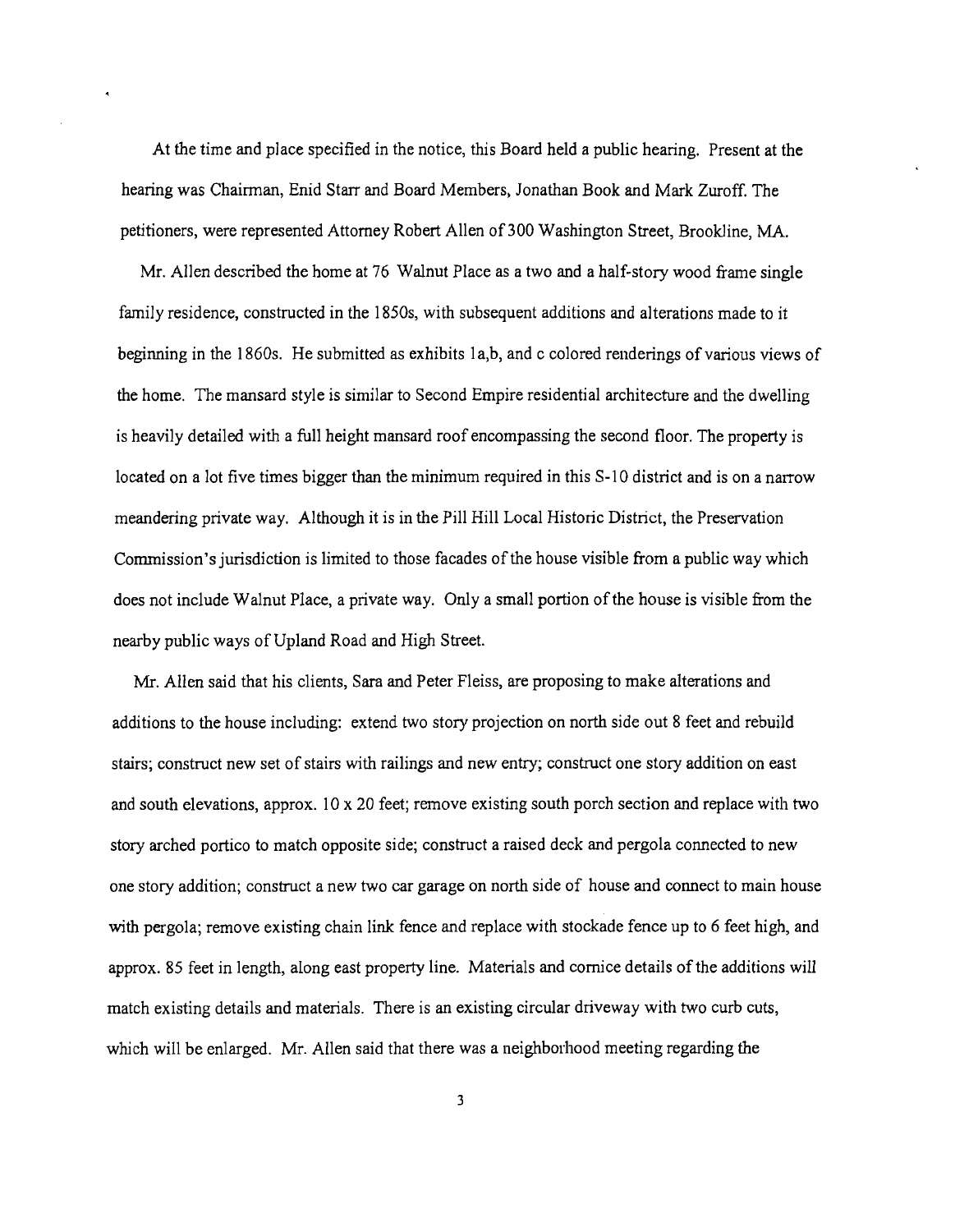proposal during which almost universal support was garnered. One neighbor on Upland Road voiced concern about a planned fence along her boundary and expressed concern about the landscape plan. He said that the neighbors were happy that visitors and vendors could continue to tum around in the petitioner's driveway. As to counterbalancing amenities, Mr. Allen submitted the proposed landscape plan, exhibit 2. He said there was ample opportunity for increased landscaping given the considerable size of the lot. He also said the petitioner was removing an unsightly chain-link fence that was approximately 85 feet long and replacing it with a wood fence that would vary in height but at no point be higher than 6 feet.

Mr. Joel Glusky of JCG Architecture LLC, 115 Parmenter Road, Framingham, MA described the specific design attributes of the various sections of the home. He went into considerable detail regarding the 85 foot fence along the boundary shared with an Upland Road neighbor.

Board Member Zuroff asked whether the deck could be further from the lot line. Mr. Glusky responded that there was a significant tree that could be compromised if the deck were moved back from the lot line.

The Chairman asked whether anyone wished to speak either in support or in opposition to the proposal. No one rose to speak.

Lara Curtis Hayes, Senior Planner, delivered the findings of the Planning Board.

| <b>Dimensional Requirements</b>     | Required | Existing | Proposed | Relief              |
|-------------------------------------|----------|----------|----------|---------------------|
| Rear Yd Setback – house<br>addition | 30'      | 29'      | 19'      | Variance/Special    |
| Deck/trellis                        | 30'      | N/A      | 10'      | Permit <sup>*</sup> |

Section 5.70 – Rear Yard Requirements (house and deck/trellis)

\* Under Section 5.43, the Board of Appeals may waive dimensional requirements by special permit for yards and setbacks if counterbalancing amenities are provided. The applicant is proposing to provide additional landscaping as a counterbalancing amenity.

#### Section 6.04.4.c - Design of All Off-Street Parking Facilities (Curb Cuts too wide)

4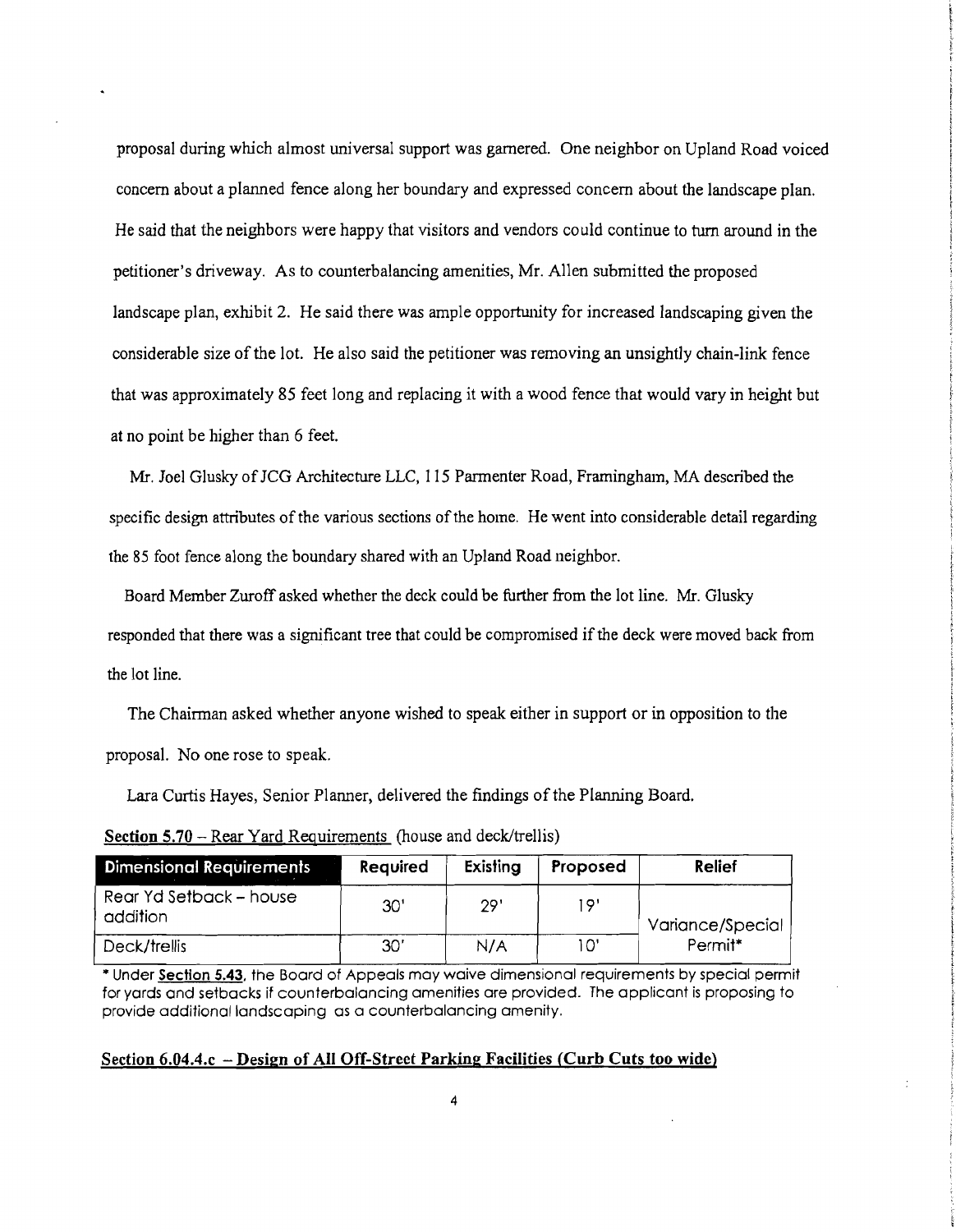### Section 6.04.5.c.3 – Design of All Off-Street Parking Facilities (Front & Side Yard Setback)

The plan calls for a circular driveway with two curb cuts and the applicant has stated that he is not proposing to park cars on it, but rather in the garage. Even with parked cars in the straight portion of the drive they would meet the required 20 foot setback.

| <b>Proposed Driveway</b>                 | Required/<br>Allowed | Proposed                     | <b>Relief</b>                |
|------------------------------------------|----------------------|------------------------------|------------------------------|
| Width of Curb Cuts (2)                   | 20 feet              | 40 feet (20 feet<br>$each)*$ | Variance/ Special<br>Permit* |
| Parking/Driveway Front<br><b>Setback</b> | 20 feet              | $20-30$ feet                 | Complies                     |
| Parking/Driveway Rear Setback            | ς,                   | 5'                           | Complies                     |

·Under Section 6.04.12 the Board of Appeals may waive dimensional requirements for parking facilities to serve existing buildings.

#### Section 8.02.2 – Alteration or Extension

A special permit is required to alter a non-confonning structure.

Ms. Curtis Hayes said that the Planning Board was supportive of this proposal to renovate this ]850 house with additions, a garage attached to the house via a walkway, and a deck with a trellis. These improvements will make the house more livable for the owners and their family. The Preservation Commission has also reviewed and approved the plans. The proposed design of the renovations, which includes details consistent with the style of the existing house, are attractive and are an enhancement to the house and additional landscaping will serve as a counterbalancing amenity for the setback relief that is required for the rear addition and deck/trellis. The Planning Board encouraged the applicant to work with their neighbors, particularly their abutter at 78 Upland Road, to create a landscape plan that will adequately screen the deck/trellis structure. The existing driveway for this structure is the only drive on Walnut Place that is sufficiently sized for large vehicles and trucks to tum around and neighbors have stated coneem that they would be able to continue to do so. The Planning Board also notes that the applicants have agreed to continue to provide a tum-around for neighboring properties and feel that is also an amenity to the neighborhood. Finally, the Planning Board felt that the provision of a circular drive will be safer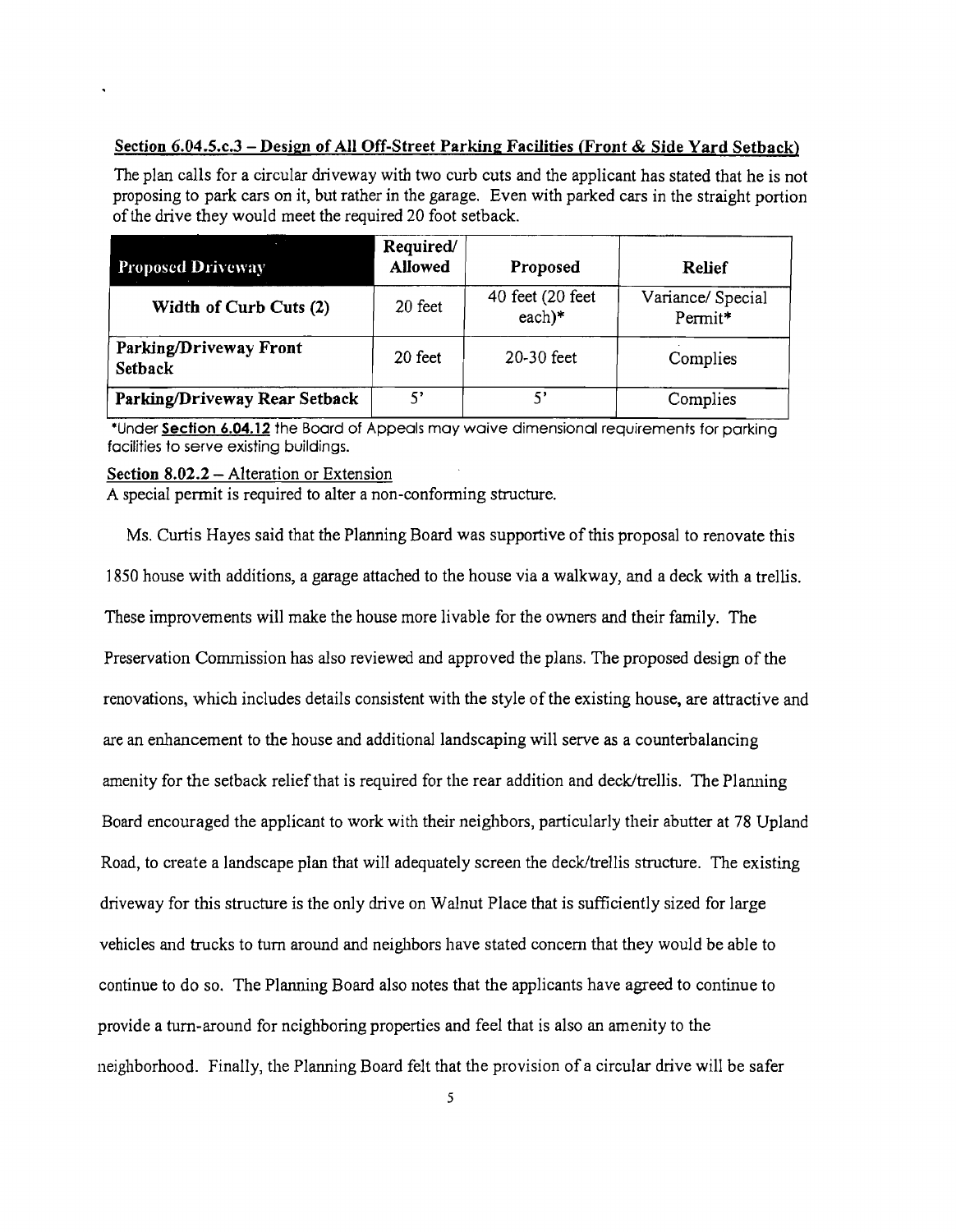than the current driveway for trucks to turn around and feels that the two separate curb-cuts are appropriate at this location. Therefore, the Planning Board recommends approval of the plans by JCG Architecture, dated 10/14/10, subject to the following conditions:

- 1. Prior to the issuance of a building permit, the applicant shall submit final plans and elevations, indicating all materials, details, and dimensions, subject to the review and approval of the Assistant Director of Regulatory Planning and the Preservation Commission, where required.
- 2. Prior to the issuance of a building permit, the applicant shall submit a final landscaping plan indicating all counterbalancing amenities subject to the review and approval of the Assistant Director of Regulatory Planning.
- 3. Prior to issuance of a building permit, the applicant shall submit to the Building Commissioner for review and approval for conformance to the Board of Appeals decision: 1) a final site plan, stamped and signed by a registered engineer or land surveyor; 2) final plans and elevations certified by a registered architect; and 3) evidence that the Board of Appeals decision has been recorded at the Registry of Deeds.

The Chair then called upon the Building Commissioner to deliver the comments of the Building Department. Mr. Shepard said he first noticed the subject property while on a site visit at an adjacent property. He said that the home is architecturally stunning and it as well as the grounds are well maintained. He said that since only a small portion of the house is visible from a public way, Preservation Commission involvement is limited yet the owner has sought the advice and garnered support from the Commission. He said that in his opinion the design of the proposed additions integrated well with the existing structure. Mr. Shepard said that as yet unspoken counterbalancing amenity was the preservation of such an architecturally significant home. He said that the Building Department is supportive of the relief requested as well as the recommended conditions of the Planning Board.

The Board, having deliberated on this matter and having considered the foregoing testimony, concludes that it is desirable to grant Special Permits and that the petitioner has satisfied the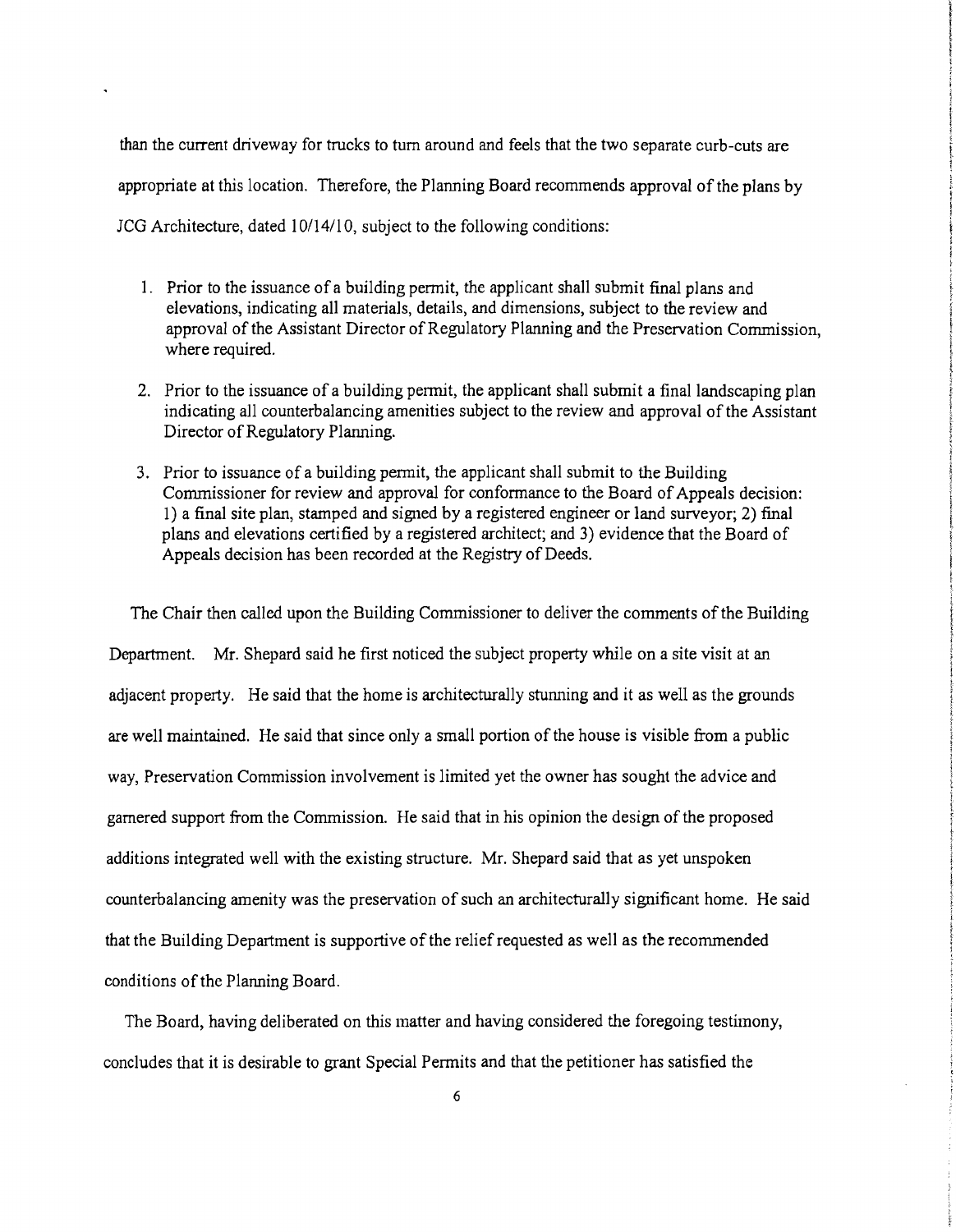requirements necessary for relief under Sections 5.43, 5.70, 6.04.4.c, 6.04.5.c.3, 6.04.12, 8.02.2,

and 9.05 of the Zoning By-Law and made the following specific findings pursuant to Section 9.05

of the Zoning By-Law:

- a. The specific site is an appropriate location for such a use, structure, or condition.
- b. The use as developed will not adversely affect the neighborhood.
- c. There will be no nuisance or serious hazard to vehicles or pedestrians.
- d. Adequate and appropriate facilities will be provided for the proper operation of the proposed use.

Accordingly, the Board voted unanimously to grant the requested relief subject to the following

conditions:

- I. Prior to the issuance of a building pennit, the applicant shall submit final plans and elevations, indicating all materials, details, and dimensions, subject to the review and approval of the Assistant Director of Regulatory Planning and the Preservation Commission, where required.
- 2. Prior to the issuance of a building permit, the applicant shall submit a final landscaping plan indicating all counterbalancing amenities subject to the review and approval of the Assistant Director of Regulatory Planning.
- 3. Prior to issuance of a building permit, the applicant shall submit to the Building Commissioner for review and approval for confonnance to the Board of Appeals decision: 1) a final site plan, stamped and signed by a registered engineer or land surveyor; 2) final plans and elevations certified by a registered architect; and 3) evidence that the Board of Appeals decision has been recorded at the Registry of Deeds.



m to

Enid Starr, Chairman

Filing Date: November 18, 2010

7